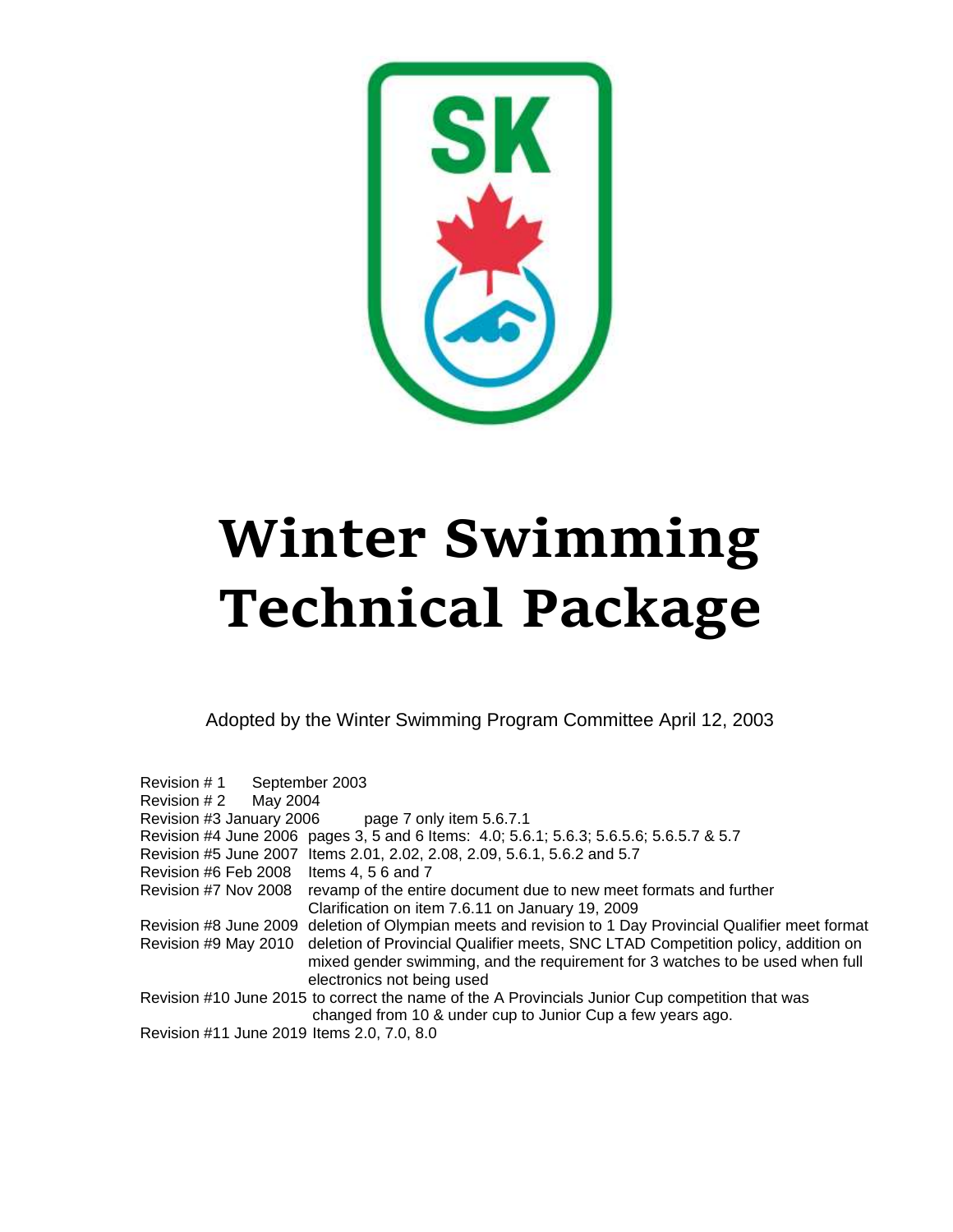# **1.0 Introduction**

The Winter Swim Program is a program of Swim Saskatchewan Inc. (SSI) and is governed by SSI Policies and Bylaws. The policies and bylaws specific to the Winter Swim Program are included in the SSI document, *"Winter Swimming Policies"*. This Technical Package is subject to the bylaws of SSI and the Rule Book of Swimming/Natation Canada (SNC).

#### **2.0 General Rules that pertain to all types of meets**

- 2.0.1 Only swimmers registered as a Winter Competitive swimmer may compete in a sanctioned Winter Swimming competition or sanctioned time trial.
- 2.0.2 A swimmer registered '*Summer–Open'* or' *Masters–Open*' may compete in Swim Sask sanctioned Winter Swimming competitions or time trials. *Summer-Open* may only swim in Winter Swimming meets during the period of May 1 to August 31.
- 2.0.3 A swimmer registered with Swim Sask as Winter Non-Competitive may compete in 1 Winter Swimming competition or sanctioned time trial, per swim season (Sept 1 to Aug 31). Thereafter the swimmer must be registered as a Winter Competitive swimmer to participate in any further Winter Swimming competitions or sanctioned time trials that season.
- 2.0.4 A swimmer registered with Swim Sask as '*Master*' or '*Summer*, may not compete in Swim Sask sanctioned winter swim competitions or time trials. (Winter Swimming Policy WC-2)
- 2.0.5 Saskatchewan swimmer's registration information and fees must be received by SSI two working days prior to the date of competition, as per Board Policy C-4.
- 2.0.6 Sanction may be revoked or voided if non-registered swimmers participate in a sanctioned event. In the event that non-registered swimmers or swimmers listed in 2.03 above, competes in a sanctioned swim competition, the times for the swimmer will not be official. (Winter Swimming Policy WC-2)
- 2.0.7 To be on deck at sanctioned swim competitions, Saskatchewan coaches must be members of Swim Sask, SNC and CSCTA. (Board Policy M-2 and C-1)
- 2.0.8 The age of the competitor will be as of the first day of the competition. (SNC Rule CGR 1.2.1.4)
- 2.0.9 Only swimmers 7 years of age and older may compete in sanctioned competitions. Swimmers must have their  $7<sup>th</sup>$  birthday on or before the first day of competition. (Winter Swimming Policy WC-2)
- 2.10 That in swim meets where full electronics, including touch pads, are NOT available, three timers should be used whenever possible.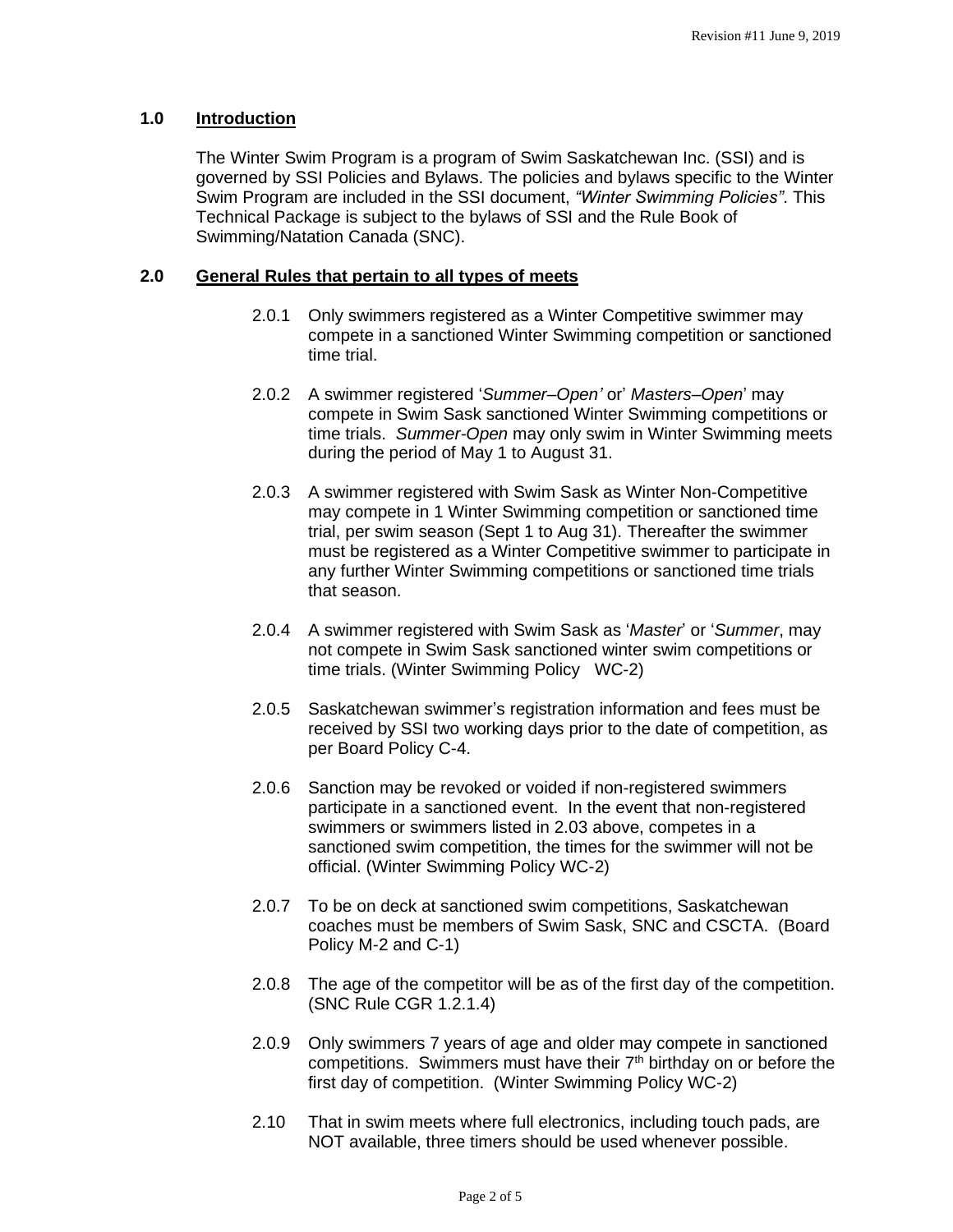#### 2.11 **Mixed Gender Events**

Notwithstanding Rule SW 10.1 in the Swimming/Natation Canada Rule book, Swim Saskatchewan will consider requests to sanction meets that provide for mixed gender swimming, under the following circumstances:

- 1. Class II time Trials
- 2. Dual or Tri meets that are being hosted to offer developmental opportunities for the swimmers in those clubs.
- 3. When, due to a missed swim, it is necessary for a Referee to seed a swimmer in a heat of the same or shorter distance, for competitors of the opposite gender, on an exception basis.
- 4. Where, due to facility or time limitations, swimming separated by gender would not permit all swims to be completed while offering reasonable opportunities to swim for all participants, and in particular on an equitable basis for swimmers of each gender.

In spite of this rule, any swimmer who achieves a provincial record time at any level (club, provincial, national etc, whether age group or open) will not be recognized for that record.

If a coach suspects that a swimmer may set a provincial record then the coach must advise the Referee prior to the start of the session that there is a possibility of the record being broken, and the Referee must then insure that the swimmer competes with competitors of the same gender for his/her heat.

In the event that mixed gender swims are permitted pursuant to this policy, the results must still be posted separately by the gender of swimmers.

2.12 All entries must include the 9-digit SNC swimmer registration number and date of birth and must be uploaded to the National Registration Entries and results site at: [https://www.swimming.ca/meetlist.aspx.](https://www.swimming.ca/meetlist.aspx) Only swimmers registered with Swim Sask directly as unattached (UN-SK) may submit their entries directly to the entries person.

#### **3.0 Meet Manager's Responsibilities for all types of meets**

- 3. 0.1 Meet Managers will follow rules, policies and procedures as established by Swimming Canada, Swim Saskatchewan Incorporated (SSI) and the *Winter Swimming Technical Package* as approved by SSI.
- 3.0.2 Meet Managers will avail themselves of Swimming Canada and Swim Sask resources, such as the Meet Package Requirements Document, current year's Competition Outline, Meet Manager's Guide and Meet Manager Officials' clinic. These documents can be found on the Swim Sask website at: [www.swimsask.ca](http://www.swimsask.ca/) heading '*officials*' then from the drop down menu click on '*meet hosting".*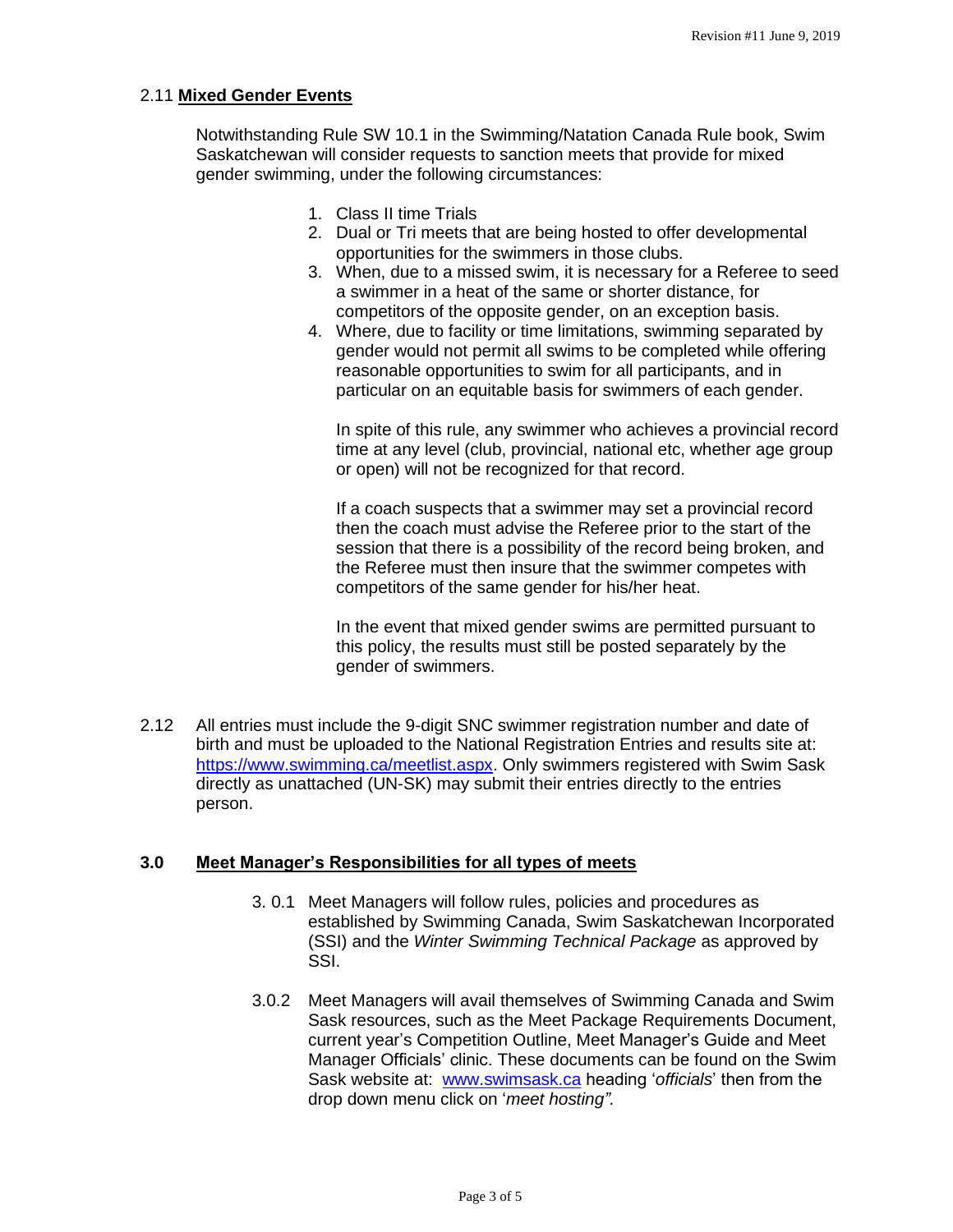# **4.0 Sanction Process for all types of meets**

- 4.0.1 All meets must be sanctioned by the Swim Sask Sanction chairperson.
- 4.0.2 When developing the meet information package, Meet Mangers must use the following documents all found on the Swim Sask website at: [www.swimsask.ca](http://www.swimsask.ca/) heading '*officials*' then from the drop-down menu, click on '*meet hosting'*'
	- Meet Package Requirements
	- The current year's Competition Outline
	- Meet Managers Guide, Meet Mangers should develop the meet information package 8 to 10 weeks prior to the swim meet.
- **4.0.3** To apply for a Meet Sanction, the Meet Information Package must be uploaded to the Swimming Canada Meet Sanctioning, Entries and Results system at:<http://www.swimmeet.ca/login.aspx> **no later than 5 weeks prior to the meet.**
- 4.0.4 Meet Managers need a login for the system, which can be obtained from their Club Registrar. Club Registrars must set up the meet Manager in the national system.

Within 14 days after the conclusion of the swim meet, the meet manager is responsible to ensure that the club forwards the appropriate meet assessment fees to Swim Sask.

#### **5.0 Meet Entries for all types of meets**

5.1 All entries must be submitted by clubs uploading an Entry File to the National Meet Entries & Results system at: <https://www.swimming.ca/meetlist.aspx>

#### **6.0 Meet Results for all types of meets**

6.1 Within 24 hours after the conclusion of the meet, the meet manager will ensure that the Result file is uploaded to the national results site at: <http://www.swimmeet.ca/login.aspx>

Please follow instructions in the Meet Manager Meet Sanctioning Entries & Results System Manual. (This can be found on the Swim Sask website at the same location as the sanction information and meet managers guide.

6.2 Clubs will retrieve the results by downloading the Hytek file for results from the National meet Entries & Results system at: <https://www.swimming.ca/meetlist.aspx>